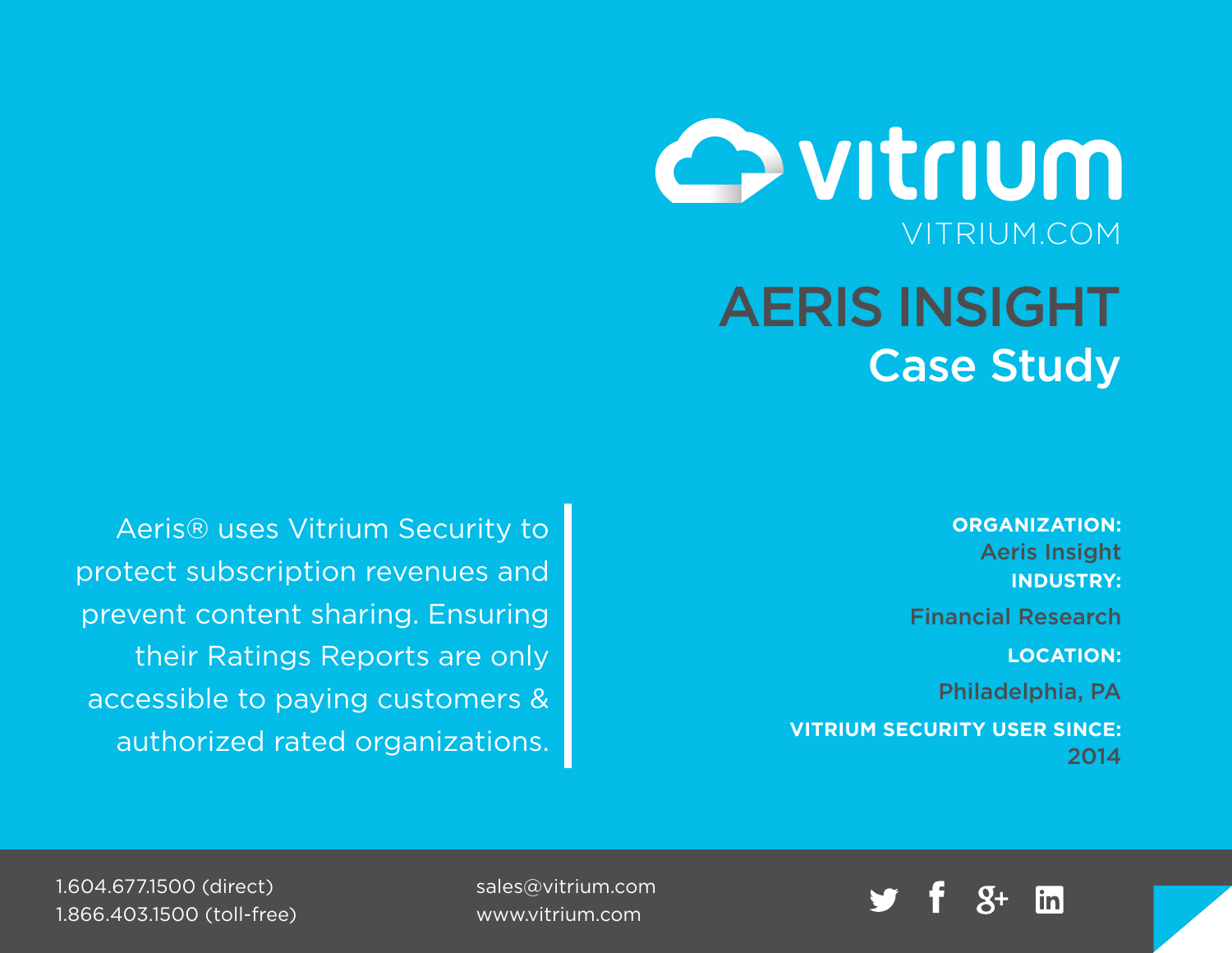# Company Overview

Case Study

Based out of Philadelphia, PA, Aeris® guides capital to good. They are the information service for the nation's leading community investors. Since 2004, Aeris® has provided ratings, data, and consulting that support investment in underserved places and people. The company provides performance data, analysis, and ratings of both financial risk and impact management. Aeris helps investors to screen, underwrite, and monitor investments that meet their risk parameters and social/environmental impact goals.

## Key Challenges

Investors rely on Aeris® Rating Reports for crucial information when making investment decisions. The company's analysis is sold and distributed to different audiences as individual files, as content bundles, or through subscriptions. "Our business model is to sell subscriptions to our Rating Reports to investors while providing access to our analysis to the rated organization," explains Jon Schwartz, Senior Manager of Operations and Ratings at Aeris®. "We also needed to ensure that investors purchasing reports and rated organizations were not redistributing our analysis."

Prior to investing in an Enterprise Content Security and Digital Rights Management software solution, the company relied on basic out-of-the-box security measures available in PDF Readers, as well as resorting to distributing paper copies of the reports. Everything changed once they became aware of Vitrium Security and deployed the solution to block the sharing of content to those without a subscription to services provided by Aeris®.

"We needed to ensure that investors purchasing reports and rated organizations were not redistributing our analysis."

Jon Schwartz Senior Manager of Operations and Ratings

1.604.677.1500 (direct) 1.866.403.1500 (toll-free)

sales@vitrium.com www.vitrium.com <sup>2</sup>

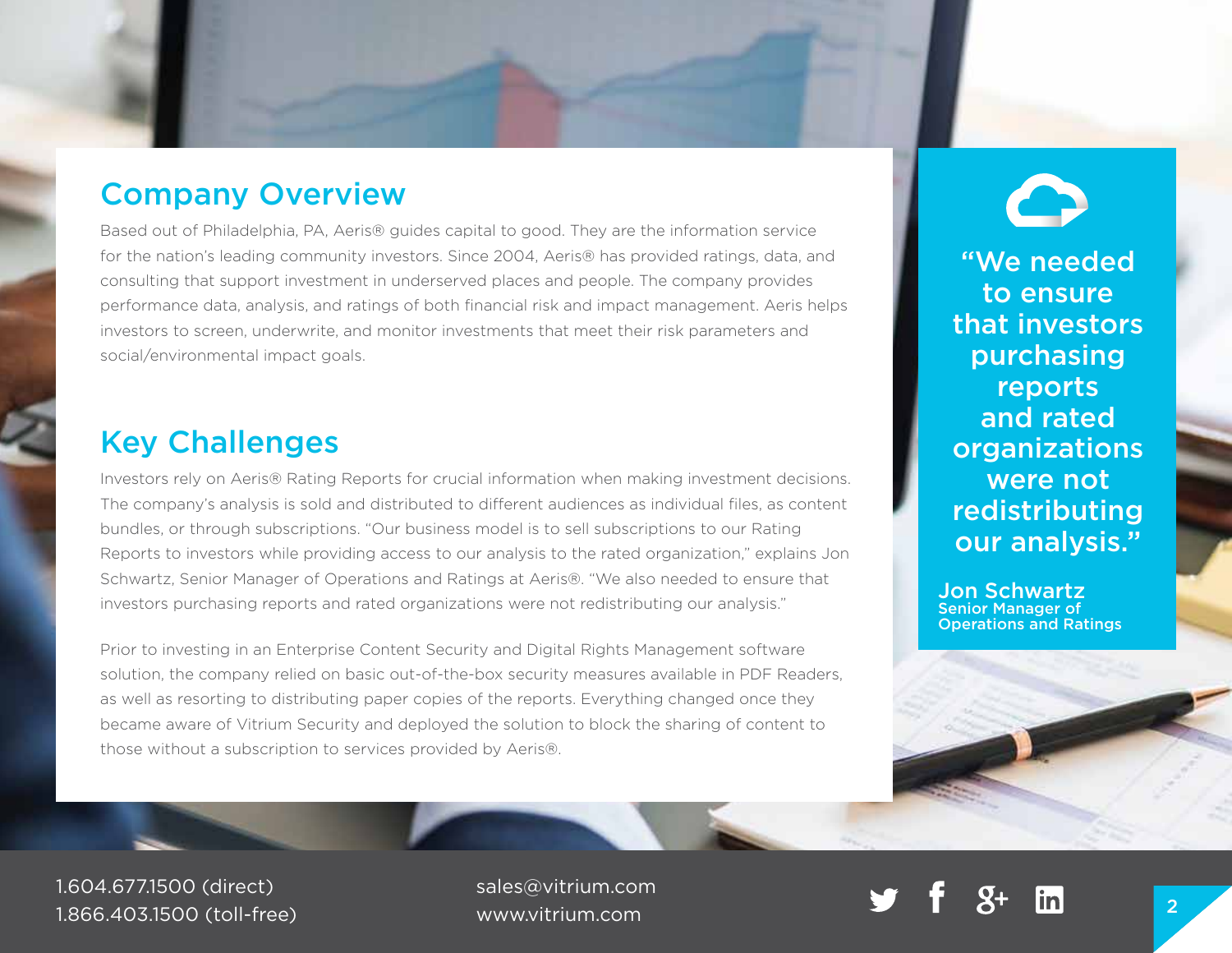Case Study

### The Solution

After identifying the need for an Enterprise Content Security and DRM software, Mr. Schwartz, along with Aeris® President and CEO, Paige Chapel, set out to find a solution that would prevent unauthorized sharing and distribution of their analysis reports. An industry colleague recommended Vitrium Security as a software solution worthy of investment to ensure revenue generating content was only accessible to clients subscribing to services provided by Aeris®. "We needed to find a document DRM solution that was easy to use and cost effective," summarizes Mr. Schwartz, "and in Vitrium Security, we found a solution that had all the ideal DRM features to limit the loss of our subscription sales and thus, preserve our core revenue streams."

By implementing Vitrium Security, Aeris® was able to ultimately control access to the content in their Ratings Reports as well as to deploy measures that prevent unauthorized sharing of documents. The company expanded distribution formats from PDFs to Secure PDFs and Secure Web Links, using Vitrium's 256-bit AES military-grade encryption for additional content security when distributing Secure Web Links of their revenue-generating Ratings Reports.

"We needed to find a document DRM solution that was easy to use and cost effective."

Jon Schwartz Senior Manager of Operations and Ratings



1.604.677.1500 (direct) 1.866.403.1500 (toll-free)

sales@vitrium.com www.vitrium.com **3** 3 3 3 3